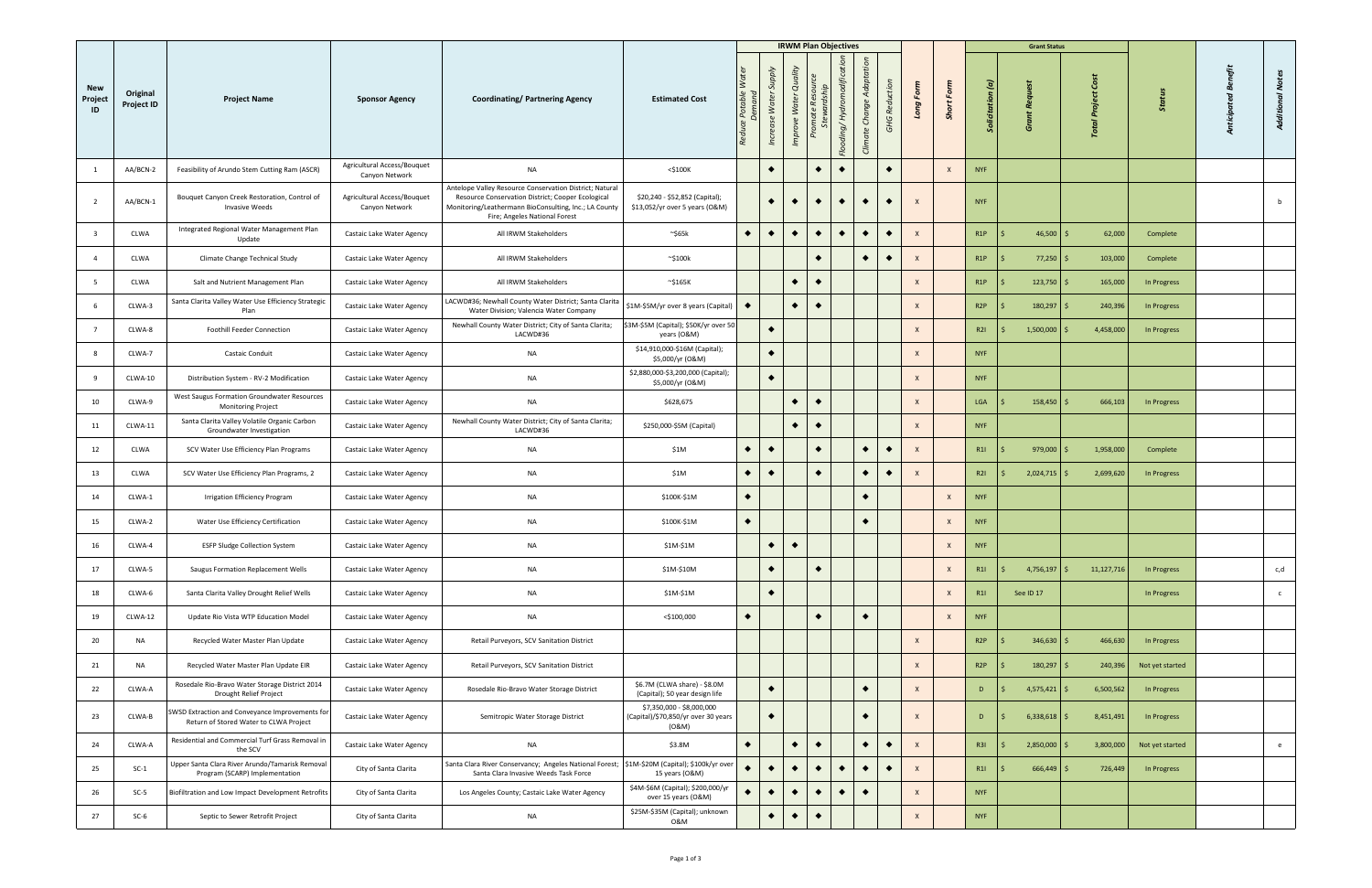|                      |                               |                                                                                                                             | <b>IRWM Plan Objectives</b>                  |                                                                                                              |                                                       |           |                             |                                    |           |                               |                                  |                  |              |                           | <b>Grant Status</b> |             |              |                              |             |             |                         |
|----------------------|-------------------------------|-----------------------------------------------------------------------------------------------------------------------------|----------------------------------------------|--------------------------------------------------------------------------------------------------------------|-------------------------------------------------------|-----------|-----------------------------|------------------------------------|-----------|-------------------------------|----------------------------------|------------------|--------------|---------------------------|---------------------|-------------|--------------|------------------------------|-------------|-------------|-------------------------|
| New<br>Project<br>ID | Original<br><b>Project ID</b> | <b>Project Name</b>                                                                                                         | <b>Sponsor Agency</b>                        | <b>Coordinating/Partnering Agency</b>                                                                        | <b>Estimated Cost</b>                                 |           | Supply<br>Water<br>Increase | $\vec{\alpha}$<br>Water<br>Improve | mote      | Hydromodificatio<br>Flooding/ | Adaptation<br>Change.<br>Climate | Reduction<br>GHG | ě<br>Long    | Form<br>Short             | Solicitation (a)    | ont Re<br>Ğ |              | Cost<br><b>Total Project</b> | Stat        | P3<br>icipi | <b>Additional Notes</b> |
| 28                   | $SC-2$                        | Upper Santa Clara River Arundo/Tamarisk Removal<br>Program (SCARP) Implementation                                           | City of Santa Clarita                        | Agricultural Access/Bouquet Canyon Network                                                                   | \$1M-\$10M                                            | $\bullet$ | $\bullet$                   | $\bullet$                          | ٠         | $\bullet$                     | $\bullet$                        | $\bullet$        |              | $\boldsymbol{\mathsf{X}}$ | R2I                 |             | $350,000$ \$ | 500,000                      | In Progress |             |                         |
| 29                   | $SC-3$                        | City of Santa Clarita Biofiltration and Low Impact<br>Development Retrofits                                                 | City of Santa Clarita                        | <b>NA</b>                                                                                                    | \$1M-\$10M                                            | $\bullet$ | $\bullet$                   | $\bullet$                          |           | ٠                             | $\bullet$                        |                  |              | $\boldsymbol{\mathsf{X}}$ | <b>NYF</b>          |             |              |                              |             |             |                         |
| 30                   | $SC-4$                        | Septic to Sewer Retrofit Project                                                                                            | City of Santa Clarita                        | <b>NA</b>                                                                                                    | >\$10M                                                |           | $\blacklozenge$             | $\blacklozenge$                    | ٠         |                               |                                  |                  |              | $\mathsf{x}$              | <b>NYF</b>          |             |              |                              |             |             |                         |
| 31                   | SC-A                          | Regional BMPs for Stormwater Retention and<br>Potential Groundwater Recharge (both projects,<br>Newhall and Canyon Country) | City of Santa Clarita                        | NA                                                                                                           | \$12M-\$15M; 50 year design life                      |           | $\bullet$                   | $\bullet$                          | ٠         | $\mathsf{u}$                  | $\bullet$                        |                  | $\mathsf{x}$ |                           | <b>NYF</b>          |             |              |                              |             |             |                         |
| 32                   | LACWD36-1                     | Advanced Meter Infrastructure                                                                                               | LACWD#36                                     | NA                                                                                                           | <\$100,000                                            | $\bullet$ |                             |                                    |           |                               |                                  |                  |              | $\boldsymbol{X}$          | <b>NYF</b>          |             |              |                              |             |             |                         |
| 33                   | LACWD36-2                     | Cash for Grass Rebate Program                                                                                               | LACWD#36                                     | NA                                                                                                           | <\$100,000                                            | $\bullet$ |                             |                                    |           |                               |                                  |                  |              | $\boldsymbol{\mathsf{X}}$ | <b>NYF</b>          |             |              |                              |             |             |                         |
| 34                   | LACWD36-3                     | Landscape Irrigation Efficiency Program                                                                                     | LACWD#36                                     | <b>NA</b>                                                                                                    | <\$100,000                                            | $\bullet$ |                             |                                    |           |                               |                                  |                  |              | $\boldsymbol{\mathsf{x}}$ | <b>NYF</b>          |             |              |                              |             |             |                         |
| 35                   | LACWD36-4                     | Apam and Bayfield Water Main                                                                                                | LACWD#36                                     | NA                                                                                                           | \$100K-\$1M                                           |           | $\blacklozenge$             |                                    |           |                               |                                  |                  |              | X                         | <b>NYF</b>          |             |              |                              |             |             |                         |
| 36                   | LACWD36-5                     | Hasley Canyon Road Water Main, Turnout<br>Connection, and Pump Station Project                                              | LACWD#36                                     | <b>NA</b>                                                                                                    | \$1M-\$10M                                            |           | $\bullet$                   |                                    |           |                               |                                  |                  |              | $\boldsymbol{\mathsf{X}}$ | <b>NYF</b>          |             |              |                              |             |             |                         |
| 37                   | LACWD36-6                     | Replacement of 8-inch Water Main along Del Valle<br>Road                                                                    | LACWD#36                                     | NA                                                                                                           | \$100K-\$1M                                           |           | $\blacklozenge$             |                                    |           |                               |                                  |                  |              | $\boldsymbol{X}$          | <b>NYF</b>          |             |              |                              |             |             |                         |
| 38                   | LADPW-9                       | SCR South Fork Rubber Dam No. 1 and Spreading<br>Grounds                                                                    | Los Angeles County Flood Control<br>District | <b>NA</b>                                                                                                    | \$5M-\$9M (Capital); \$50K/yr over 50<br>years (O&M)  |           | $\blacklozenge$             | $\bullet$                          | ٠         | $\bullet$                     |                                  |                  | $\mathsf{x}$ |                           | <b>NYF</b>          |             |              |                              |             |             |                         |
| 39                   | LADPW-1                       | Lower San Francisquito Spreading Grounds                                                                                    | Los Angeles County Flood Control<br>District | <b>NA</b>                                                                                                    | \$3M-\$6M (Capital); \$25K/yr over 50<br>years (O&M)  |           | $\blacklozenge$             | $\bullet$                          |           | ٠                             |                                  |                  | $\mathsf{x}$ |                           | <b>NYF</b>          |             |              |                              |             |             |                         |
| 40                   | LADPW-2                       | Newhall Creek In-River Spreading Grounds                                                                                    | Los Angeles County Flood Control<br>District | <b>NA</b>                                                                                                    | \$2M-\$5M (Capital); \$25K/yr over 50<br>years (O&M)  |           | $\bullet$                   | $\blacklozenge$                    | ٠         | $\bullet$                     |                                  |                  | $\mathsf{x}$ |                           | <b>NYF</b>          |             |              |                              |             |             |                         |
| 41                   | LADPW-3                       | Placerita Creek Off-River Spreading Grounds                                                                                 | Los Angeles County Flood Control<br>District | NA                                                                                                           | \$3M-\$7M (Capital); \$25K/yr over 50<br>years (O&M)  |           | $\bullet$                   | $\bullet$                          |           | $\bullet$                     |                                  |                  | $\mathsf{x}$ |                           | <b>NYF</b>          |             |              |                              |             |             |                         |
| 42                   | LADPW-4                       | Santa Clara In-River Spreading Grounds No. 1                                                                                | Los Angeles County Flood Control<br>District | NA                                                                                                           | \$4M-\$7M (Capital); \$25K/yr over 50<br>years (O&M)  |           | $\blacklozenge$             | $\blacklozenge$                    | ٠         | $\bullet$                     |                                  |                  |              |                           | <b>NYF</b>          |             |              |                              |             |             |                         |
| 43                   | LADPW-5                       | Santa Clara In-River Spreading Grounds No. 2                                                                                | Los Angeles County Flood Control<br>District | NA                                                                                                           | \$2M-\$5M (Capital); \$25K/yr over 50<br>years (O&M)  |           | $\bullet$                   | $\bullet$                          | $\bullet$ | $\bullet$                     |                                  |                  |              |                           | <b>NYF</b>          |             |              |                              |             |             |                         |
| 44                   | LADPW-6                       | Santa Clara Off-River Spreading Grounds                                                                                     | Los Angeles County Flood Control<br>District | <b>NA</b>                                                                                                    | \$4M-\$7M (Capital); \$25K/yr over 50<br>years (O&M)  |           | $\blacklozenge$             | $\blacklozenge$                    | $\bullet$ | $\bullet$                     |                                  |                  | $\mathsf{X}$ |                           | <b>NYF</b>          |             |              |                              |             |             |                         |
| 45                   | LADPW-7                       | Santa Clara River Rubber Dam No.1                                                                                           | Los Angeles County Flood Control<br>District | <b>NA</b>                                                                                                    | \$5M-\$7M (Capital); \$25K/yr over 50<br>years (O&M)  |           | $\blacklozenge$             | $\blacklozenge$                    | ٠         | $\bullet$                     |                                  |                  | $\mathsf{X}$ |                           | <b>NYF</b>          |             |              |                              |             |             |                         |
| 46                   | LADPW-8                       | Santa Clara River Spreading Grounds                                                                                         | Los Angeles County Flood Control<br>District | <b>NA</b>                                                                                                    | \$7M-\$10M (Capital); \$25K/yr over<br>50 years (O&M) |           | $\bullet$                   | $\blacklozenge$                    | $\bullet$ | $\bullet$                     |                                  |                  | $\mathsf{X}$ |                           | <b>NYF</b>          |             |              |                              |             |             |                         |
| 47                   | LADPW-10                      | SCR South Fork Rubber Dam No. 2                                                                                             | Los Angeles County Flood Control<br>District | <b>NA</b>                                                                                                    | \$5M-\$7M (Capital); \$25K/yr over 50<br>years (O&M)  |           | $\blacklozenge$             | $\blacklozenge$                    | ٠         | $\bullet$                     |                                  |                  | $\mathsf{X}$ |                           | <b>NYF</b>          |             |              |                              |             |             |                         |
| 48                   | LADPW-11                      | SCR South Fork Rubber Dam No. 3                                                                                             | Los Angeles County Flood Control<br>District | <b>NA</b>                                                                                                    | \$5M-\$7M (Capital); \$25K/yr over 50<br>years (O&M)  |           | $\bullet$                   | $\blacklozenge$                    | $\bullet$ | $\bullet$                     |                                  |                  | $\mathsf{X}$ |                           | <b>NYF</b>          |             |              |                              |             |             |                         |
| 49                   | LADPW-12                      | SCR South Fork Rubber Dam No. 4                                                                                             | Los Angeles County Flood Control<br>District | <b>NA</b>                                                                                                    | \$5M-\$7M (Capital); \$25K/yr over 50<br>years (O&M)  |           | $\blacklozenge$             | $\blacklozenge$                    | $\bullet$ | $\bullet$                     |                                  |                  | $\mathsf{x}$ |                           | <b>NYF</b>          |             |              |                              |             |             |                         |
| 50                   | LADPW-13                      | Upper San Francisquito Spreading Grounds                                                                                    | Los Angeles County Flood Control<br>District | <b>NA</b>                                                                                                    | \$3M-\$6M (Capital); \$25K/yr over 50<br>years (O&M)  |           | $\blacklozenge$             | $\blacklozenge$                    | ٠         | $\bullet$                     |                                  |                  | $\mathsf{x}$ |                           | <b>NYF</b>          |             |              |                              |             |             |                         |
| 51                   | NCWD-2                        | Pellet Water Softening Treatment Plant - Phase 1                                                                            | Newhall County Water District                | <b>NA</b>                                                                                                    | \$250,000 - \$500,000 (Capital)                       | $\bullet$ |                             | $\blacklozenge$                    | ٠         |                               |                                  | $\bullet$        |              |                           | <b>NYF</b>          |             |              |                              |             |             | b                       |
| 52                   | NCWD-X                        | Sewer Trunk Line Relocation                                                                                                 | Newhall County Water District                | <b>NA</b>                                                                                                    | <\$500k                                               |           |                             | $\bullet$                          | $\bullet$ |                               |                                  |                  | $\mathsf{X}$ |                           | R11                 |             | $240,000$ \$ | 240,000                      | Complete    |             |                         |
| 53                   | NCWD-3                        | Santa Clarita Valley Residential Turf Removal<br>Program                                                                    | Newhall County Water District                | Castaic Lake Water Agency; Santa Clarita Water Division;<br>Valencia Water Company; LA County Waterworks #36 | 625000 (Capital); \$312,500/yr over<br>2 years (O&M)  |           |                             |                                    |           | $\bullet$                     |                                  |                  | $\mathsf{x}$ |                           | <b>NYF</b>          |             |              |                              |             |             |                         |
| 54                   | NCWD-4                        | Recycled Water Onsite Conversion                                                                                            | Newhall County Water District                | NA                                                                                                           | \$100K-\$1M                                           | $\bullet$ |                             |                                    |           |                               | $\blacklozenge$                  |                  |              | $\boldsymbol{\mathsf{X}}$ | <b>NYF</b>          |             |              |                              |             |             |                         |